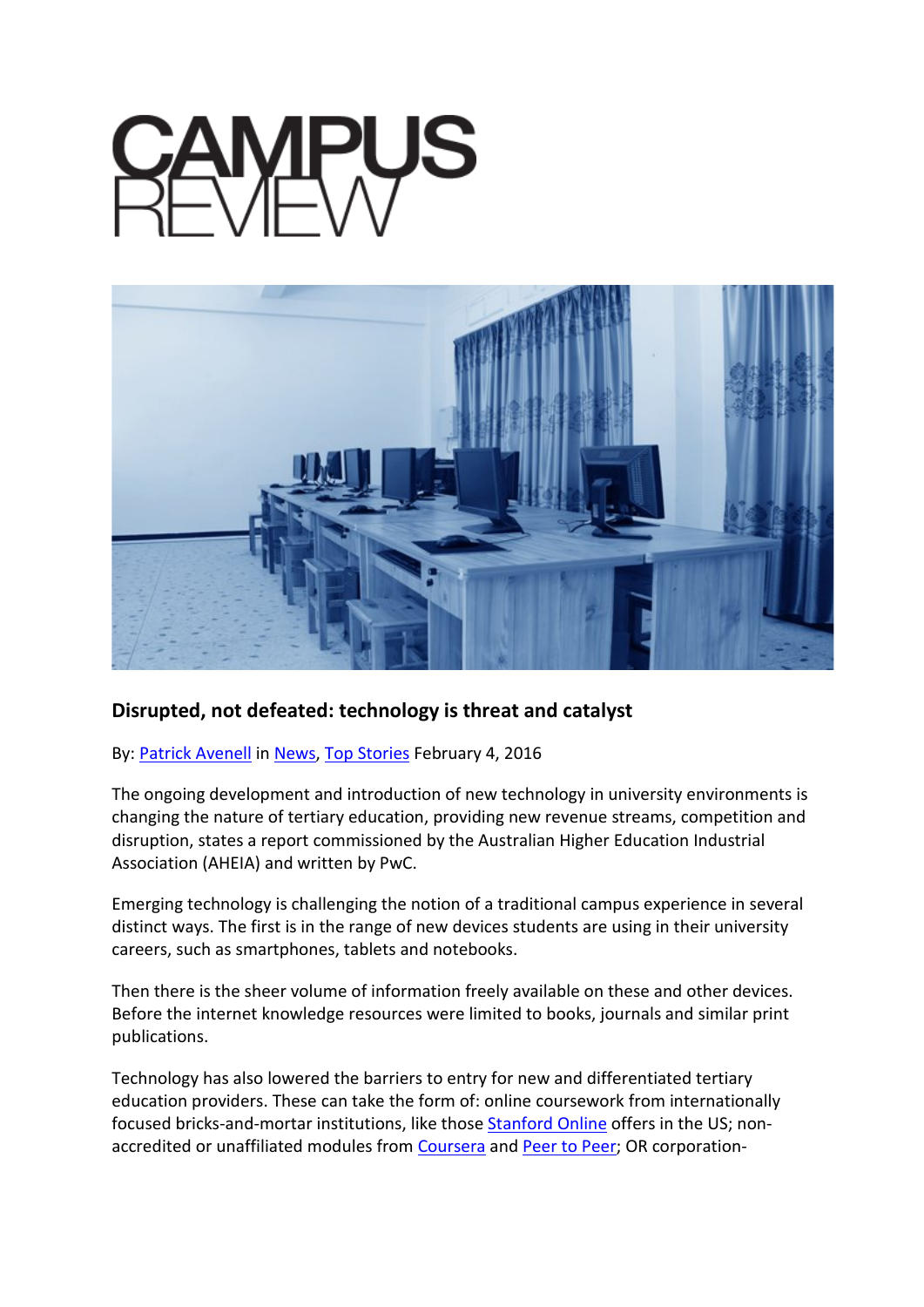sponsored Massive Open Online Courses (MOOCs), includin[gmooc.org,](http://mooc.org/) which has received funding from Google.

Online campuses have proven to be both a source of new business and new competition for traditional, physical Australian universities. Just this week, the University of New South Wales, King's College London (UK) and Arizona State University (US) [announced a](http://newsroom.unsw.edu.au/news/general/unsw-king%E2%80%99s-college-london-and-arizona-state-university-announce-global-alliance)  [triumvirate called PLuS Alliance](http://newsroom.unsw.edu.au/news/general/unsw-king%E2%80%99s-college-london-and-arizona-state-university-announce-global-alliance) "to help find research-led solutions to global challenges and expand access to world-class learning", which will be monetised through "a suite of related learning programs to be delivered online". The old sandstones are having to compete more fiercely for students and dollars. PwC estimates that revenue from online learning products will surpass \$50 billion by 2018, from essentially zero as recently as 10 years ago.

To remain relevant to digitally native high school graduates and other prospective students, and to capture a significant slice of this pie, the authors of the report noted, traditional universities are focusing on their inherent advantages while filtering online elements into their overall proposition.

"In the opinion of a great number of sector stakeholders, increased competition from online providers, coupled with the increasing expectation of the digital native generations, is forcing universities to make a decision (consciously or otherwise) on the level of technological engagement they use," the report states. "Many point out that the potential differentiation for universities lies in the practical experience provided, the offerings of the physical space, and the skills (such as interpersonal skills) that foster through a physical learning environment.

"While campuses will remain a valuable offering and experience to students, digital technologies will transform the way education is delivered and accessed."

Heather\* started at the Australian National University in 2005 as an undergrad fresh out of high school. Last year, she received her PhD. She gave an interesting overview of how the use of technology has changed.

"Basically, I used to listen to lectures on tapes in the library if I missed one," she said. "Readings were in big bricks that would often run out before you could get your hands on one. Then things went online, which enabled easier access. But when lectures went online, the neoliberalism of the universities kicked up a notch and started emphasising technology to the detriment of face-to-face interaction: fewer lecturers, more online content.

"The justification is that students need to work more these days and therefore need online content. But it's really just cost cutting."

When Matt Miller started his undergraduate business degree at the University of Newcastle in 1995, he had to attend every lecture and tutorial on campus. "When it came to handing written work in for marking you would physically take it to your tutor and they would hand it back to you marked several weeks later," he said, looking back. "By today's standards this process was slow and cumbersome."

Miller is now enrolled at the Australian Catholic University studying a graduate diploma in theology. "Everything is available online," he said. "There is an option to complete some